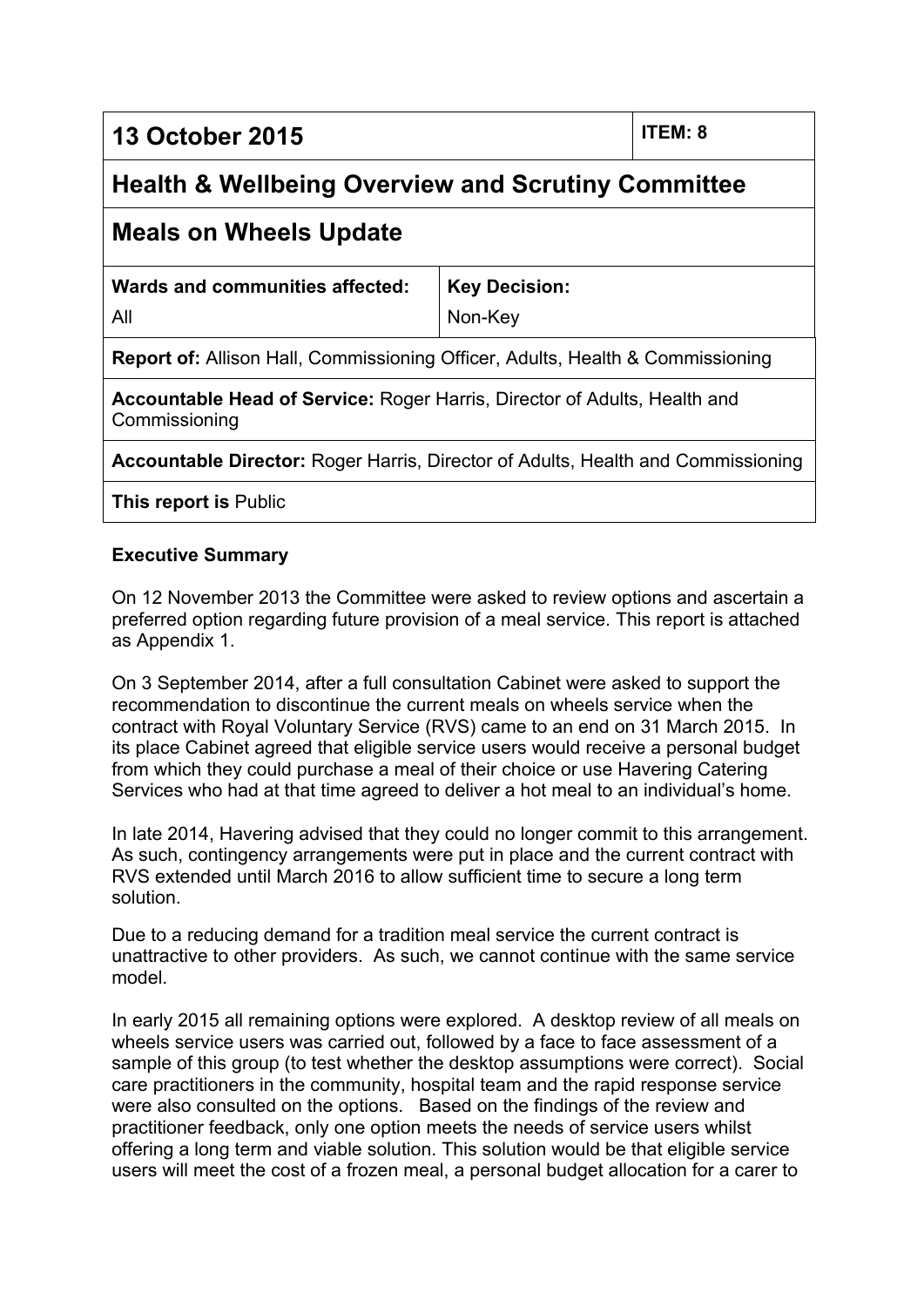reheat the meal (either through a contract or direct payment), this cost will be met by the council (or charged if part of a wider domiciliary care visit).

It has become clear however, following some soft market testing that the local market (private and voluntary sector) is not developed enough for this option to be realised by the end of March 2016. We have therefore decided to further extent the current contract until April 2017 to allow us the time to develop the market but also explore working more closer with the local community and voluntary sector to grow a wider range of providers. We will be doing this at the same time as the review of the Domiciliary Care contract. All service users that have meals on wheels service will receive a re-assessment.

The current provider has agreed in principle to a further year's extension until the end of March 2017. However, this rest on a review and agreement of the current unit price to take into account the introduction of the National Living Wage which comes into force April 2016. This is likely to see an increase to the current unit cost of £7.78 to a proposed cost of £7.93, approximately £300pa.

#### **1. Recommendations:**

#### **1.1 To support the extension of the contract with RVS or a further year and note that the future of the service will be considered as part of the wider review of domiciliary care**

#### **2. Introduction and Background:**

- 2.1 The number of people receiving meals on wheels has reduced over the last few years. In 2011/12 the average number of service users supported per quarter was 575, by 2014/15 this had reduced to 496 per quarter. As a result the number of hot meals provided has also reduced, in 2011/12 the number of hot meals provided was 48,108, by 2014/15 this had reduced to 39,138.
- 2.2 The price of the meal is dependent on volume levels. As at March 2015 the current cost of each meal is £7.78, with the service user contributing £4.00 of this cost. (In 2011/12 the cost per meal was £6.62). Should the meal volume drop to below 35,000 per annum this will increase the price further to £8.48 per meal – see pricing table below:

| Current                                 |       |  |
|-----------------------------------------|-------|--|
| <b>Volume Banding</b><br>Price per meal |       |  |
| 100,000 - 104,999                       | £4.56 |  |
| 95,000 - 99,999                         | £4.57 |  |
| 90,000 - 94,999                         | £4.72 |  |
| 85,000 - 89,999                         | £4.74 |  |
| 80,000 - 84,999                         | £4.92 |  |
| 75,000 - 79,999                         | £4.96 |  |
| 70,000 - 74,999                         | £5.18 |  |
| 65,000 - 69,999                         | £5.25 |  |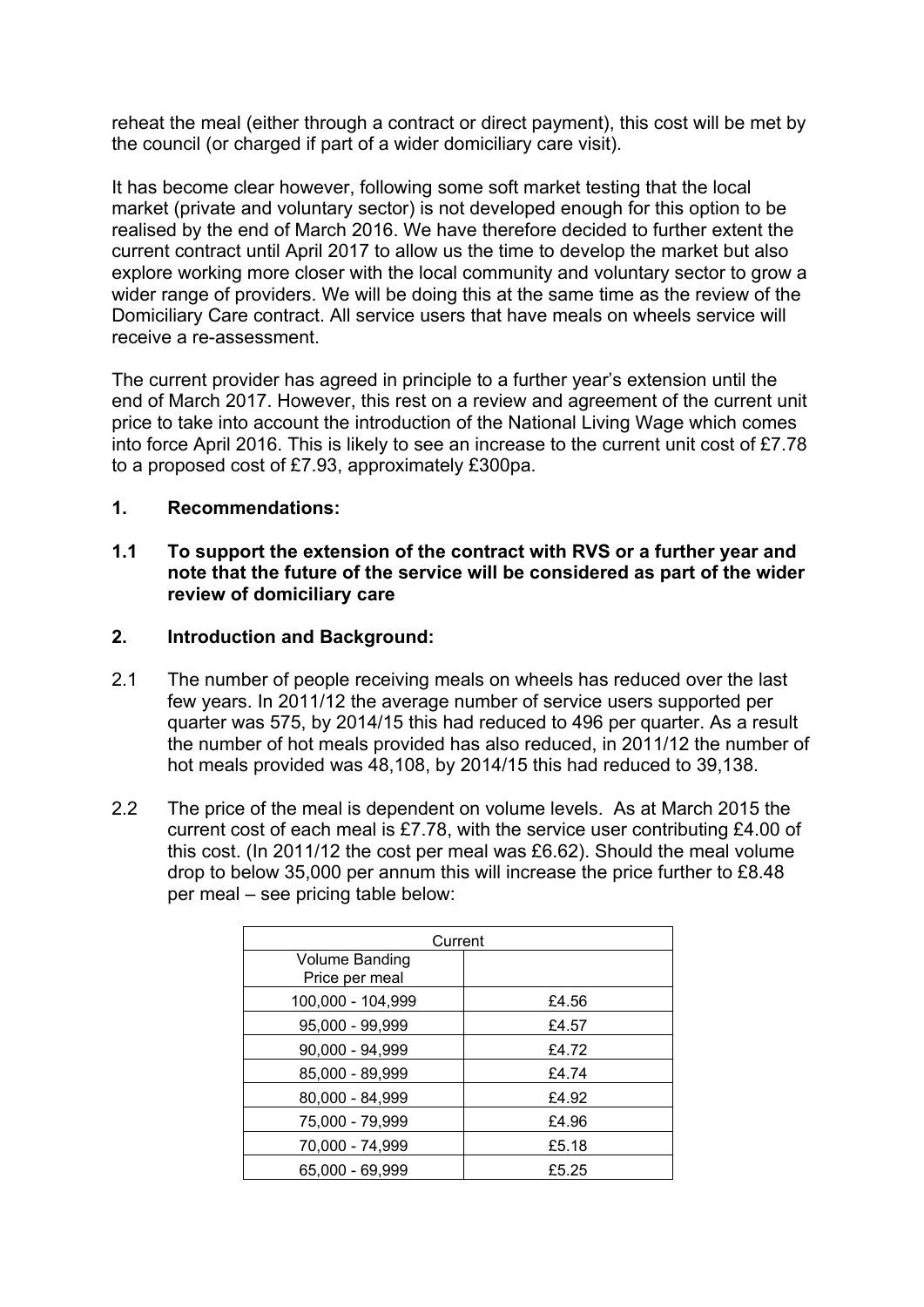| 60,000 - 64,999   | £5.53  |
|-------------------|--------|
| 55,000 - 59,999   | £5.89  |
| 50,000 - 54,999   | £6.12  |
| 45,000 - 49,999   | £6.62  |
| 40,000 - 44,999   | £7.01  |
| $35,000 - 39,999$ | £7.78  |
| $30,000 - 34,999$ | £8.48  |
| 25,000 - 29,999   | £9.86  |
| 20,000 - 24,999   | £11.44 |

- 2.3 The wider availability of lower priced frozen meals that can be reheated at a time to suit the individual (e.g. in the evening) has resulted in falling demand for this product/service.
- 2.4 This low volume of meals is making the current contract economically unviable and unattractive to potential providers.

#### **3. Issues, Options and Analysis:**

| Option          | Pro's                      | Con's                          |
|-----------------|----------------------------|--------------------------------|
| Stop providing  | Council could save money   | Could place vulnerable         |
| a meal service  | depending on the level of  | people at risk if insufficient |
| and provide a   | subsidy offered.           | alternative provision in the   |
| subsidy (in the |                            | market.                        |
| form of a       | Council meets identified   |                                |
| personal        | need.                      |                                |
| budget) to the  |                            |                                |
| service user to | May provide more choice    |                                |
| reheat a frozen | to service users and their |                                |
| meal (frozen    | families.                  |                                |
| meal to be      |                            |                                |
| purchased by    | Service users can afford a |                                |
| service user).  | meal service.              |                                |

#### **4. Reasons for Recommendation:**

4.1 This would appear to be the only viable option for the service over the long term.

#### **5. Consultation (including Overview and Scrutiny, if applicable)**

5.1 Legal advice has been sought as to whether further consultation is required on the proposed model – Thurrock Council's Legal Department has concluded that a further consultation is not required as this option was considered in the original consultation.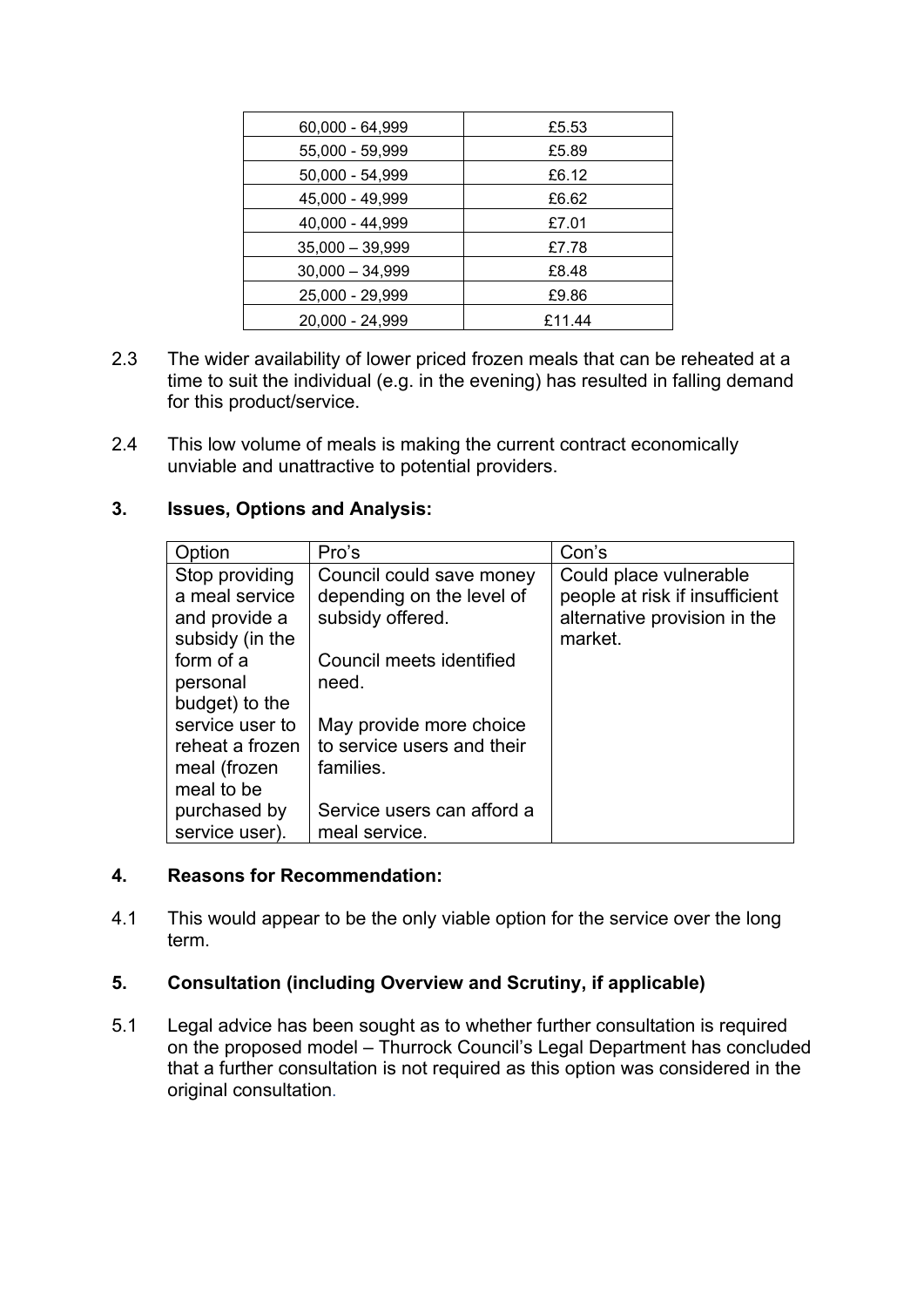#### **6. Impact on Corporate Policies, Priorities, Performance and Community Impact**

6.1 The decision to change the model of provision could have a significant impact on the wellbeing of the most vulnerable people in our community. It specifically impacts on priority 4 of our Community Strategy; Improve Health and Wellbeing by ensuring that people stay well for longer by having a nutritious and hot meal every day.

#### **7. Implications**

#### 7.1 **Financial**

Implications verified by: **Mike Jones**

#### **Management Accountant**

A savings target of £60,000 was made within the Adult Social care budget, which was predicated on the alternative service delivery options detailed within the original report of 12 November 2013. This is no longer achievable, but has been financed by alternative savings from elsewhere within the service budget.

There will be a financial implication is so far as extending the current contract will result in a small increase to the unit cost of each meal, and a variable elements linked to the volume of meals provided. These will be contained within, and have been factored into the forecast outturn of the Adult Social Care budget for 2015/16.

#### 7.2 **Legal**

Implications verified by: **Dawn Pelle**

### **Legal Officer**

Pursuant to Section 2 of the Chronically Sick and Disabled Persons Act 1970 the Council has responsibility to make arrangements for the provision of meals to eligible people.<sup>1</sup> Further implications in relation to consultation are contained under item 5 of this report.

### 7.3 **Diversity and Equality**

Implications verified by: **Natalie Warren**

**Community Development & Equalities Manager**

<sup>&</sup>lt;sup>1</sup> NB: The provisions of the Chronically Sick and Disabled Persons 1970 relating to adults has been repealed by the Care Act 2014. However for those persons whose care plan is to be reviewed will only qualify for a Needs Assessment under the Care Act 2014 if through a review or otherwise their needs or circumstances have changed. Paragraph: 23.4 Care and Support Statutory Guidance 2014